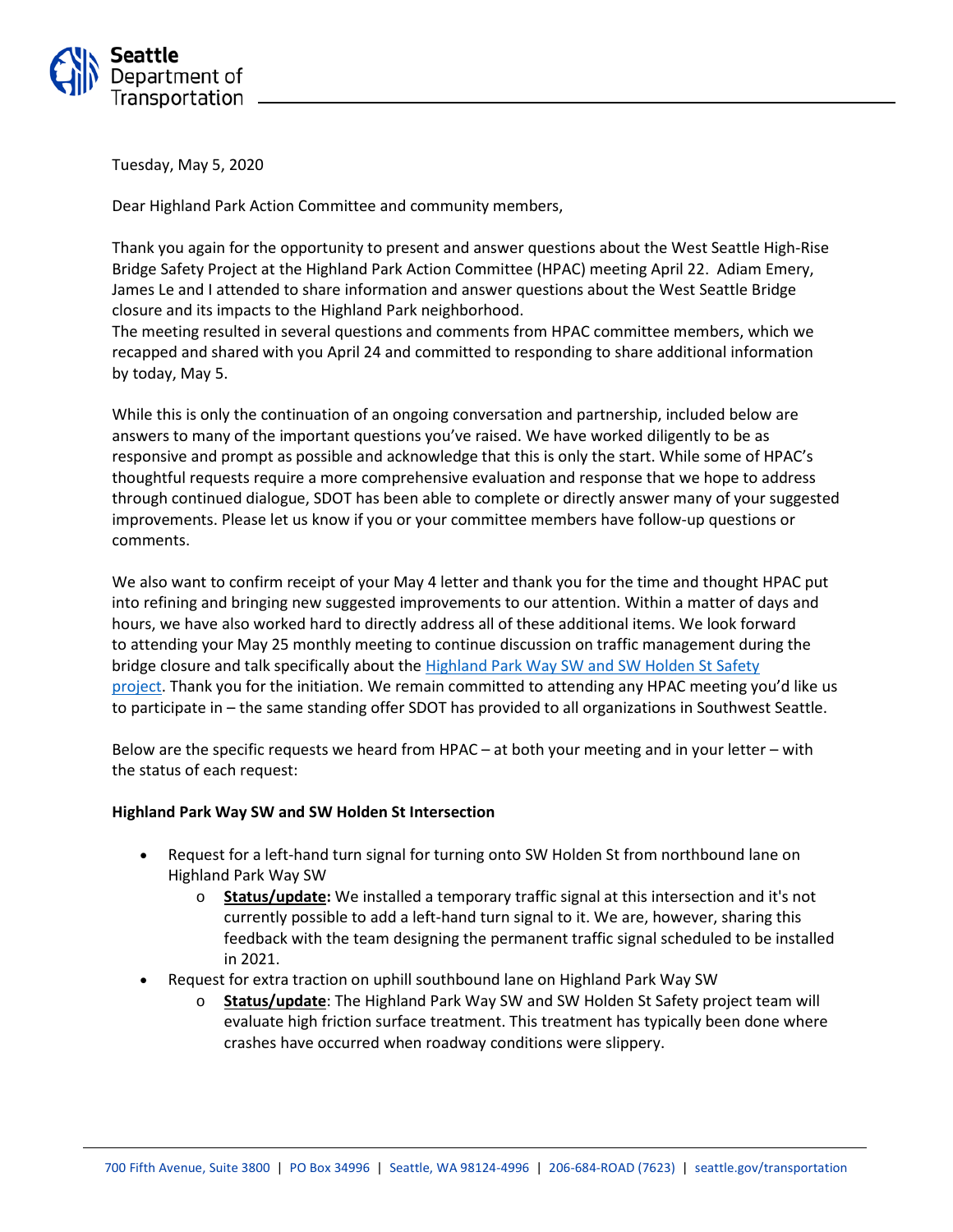- Request for separate green signals for pedestrians and drivers in the northwest corner of the intersection
	- o **Status/update:** We installed a temporary traffic signal at this intersection and it's not currently possible to add these features to it. We are, however, sharing this feedback with the team designing the permanent traffic signal scheduled to be installed in 2021.

# **Turning from arterial streets onto SW Holden St**

- Request to see painting and/or signage to prohibit blocking of the intersections
	- o **Status/update:** Because these treatments have limited effectiveness and high maintenance costs, SDOT is focusing on more effective tools, many of which are below and will also be reflected in the neighborhood traffic plans we are preparing.

**Traffic calming in the neighborhood Status/update**: SDOT is developing a neighborhood-specific plan to evaluate concerns like these and should have drafts ready as soon as two weeks.)

- Request to add more traffic calming throughout the neighborhood
	- o **Status/updated**: We are responding to cut-through and safety service requests as we receive them from community members and based on observations by our traffic engineers in the field. We are also working to keep the arterial street network moving efficiently to encourage its use instead of the residential system some choose to use for longer trips.
- Request to add calming near Sanislo Elementary School
	- o **Status/update:** In summer 2018, SDOT crews completed improvements for [the Sanislo](https://www.seattle.gov/transportation/projects-and-programs/safety-first/safe-routes-to-school/sw-myrtle-st-/-18th-ave-sw-/-sw-orchard-st)  [Elementary Safe Routes to School \(SRTS\) project,](https://www.seattle.gov/transportation/projects-and-programs/safety-first/safe-routes-to-school/sw-myrtle-st-/-18th-ave-sw-/-sw-orchard-st) making it safer and easier for kids, families, and neighbors to walk and bike to Sanislo Elementary School through the intersections of SW Orchard St and 18th Ave SW and SW Myrtle St and 18th Ave SW. **Question for HPAC**: Can you clarify specific locations of additional traffic calming you would like SDOT to focus on?

### **Requests for dedicated turn signals**

- $\bullet$  16<sup>th</sup> Ave SW and SW Holden St
	- o **Status/update:** SDOT can do a restripe here consistent with the Your Voice, Your Choice project that was selected for construction this year. It does not provide a turn signal, but provides a dedicated place for people to wait for a gap in approaching traffic.
- 16<sup>th</sup> Ave SW and SW Roxbury St
	- o **Status/update:** This is a complicated request that would require channelization changes with additional impacts. We can get back to you on this idea as we engage the neighborhood on the collaborative neighborhood traffic plan that we are developing. We will bring a draft to your next meeting.
- 8<sup>th</sup> Ave SW and SW Roxbury St
	- o **Status/update**: We are not currently budgeted to add this signal to the existing mast arm.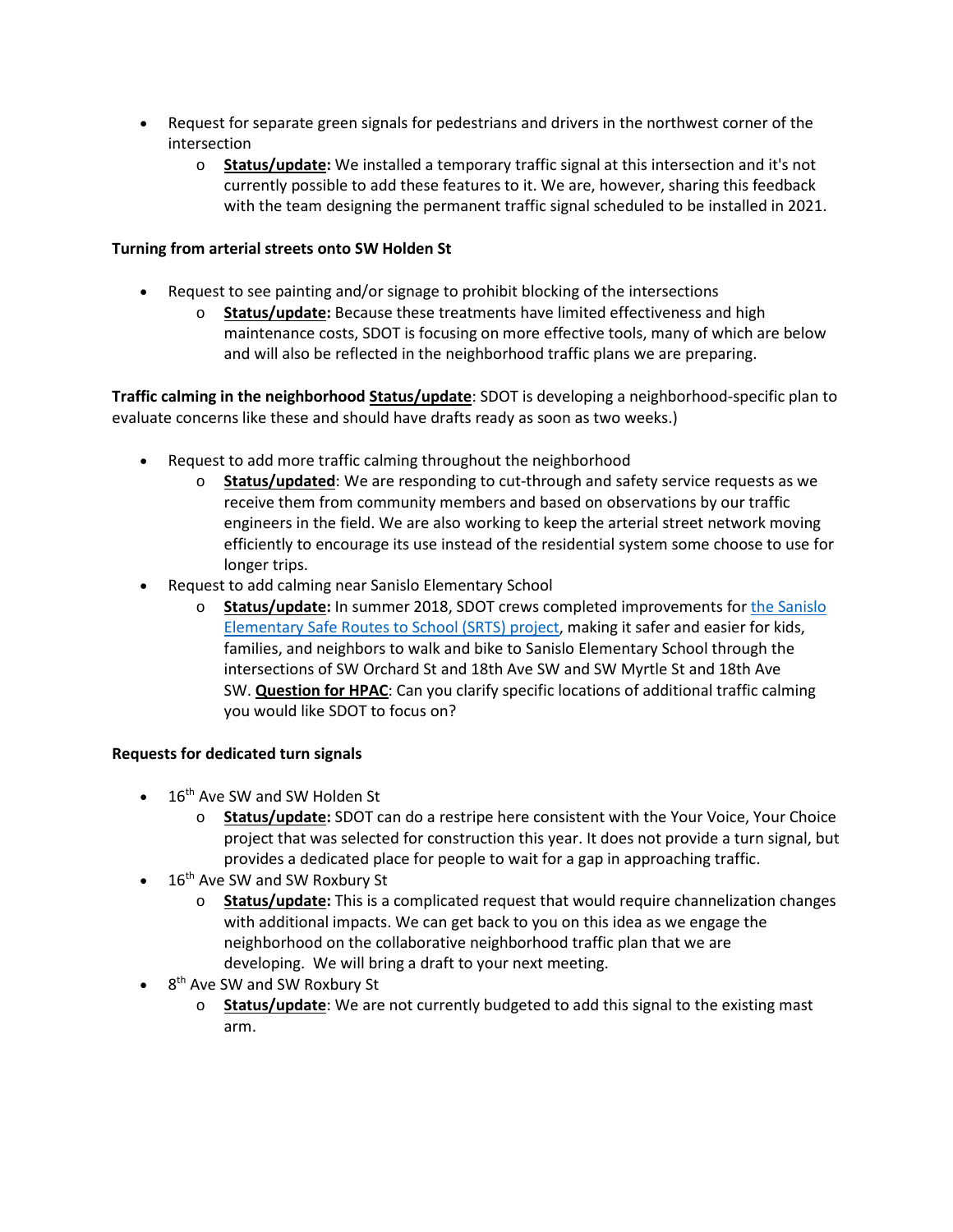# **Traffic signal adjustments to address traffic backups**

- $\bullet$  16<sup>th</sup> Ave SW and SW Holden St
	- o **Status/update:** In progress. SDOT is planning to make this adjustment by the end of May.
- Delridge Way SW and SW Holden
	- o **Status/update:** Timing changes were made in the last couple of weeks and we will continue monitoring this intersection.
- SW Orchard St and Delridge Way SW
	- o **Question for HPAC**: Can you provide more specific information on what signal adjustments you'd like to see at this intersection?
- 8<sup>th</sup> Ave SW and SW Roxbury St
	- o **Status/update:** We are updating the controller on this signal in the next two weeks.

# **SW Roxbury St, Olson Pl SW, and 4th Ave SW**

- Request for additional marked crosswalks
	- o **Status/update:** We're making safety improvements for people walking at the SW Roxbury St and Olson Pl SW intersection as part of Seattle's Vision Zero program. This intersection is in both the City of Seattle and unincorporated King County and requires cross-jurisdictional collaboration. The West Seattle Bridge team is in contact with the Roxbury/Olson intersection project team to share HPAC's request for expedited implementation. We will update you when we learn more about the timeline.

### **King County Metro Route 131**

- Request for bus only lane on Highland Park Way SW
	- o **Status/update:** We will have further details in our next response to HPAC on May 19. We are collecting traffic counts here to see if this is feasible with the changing travel patterns since the bridge closure.
- Request to adjust signal at Highland Park Way SW and SW Holden St for bus priority
	- o **Status/update:** This request will also be evaluated as part of the Highland Park Way SW and SW Holden St Safety project.
- Request to increase Route 131 service
	- o **Status/update:** We shared this idea with Metro, and they are engaged in a transit planning exercise for West Seattle.

### **Pedestrian path on the east side of Highland Park Way SW after the SW Holden St intersection**

- Request to consider widening the path to allow for more use
	- o **Status/update:** The Highland Park Way SW and SW Holden St Safety project team is exploring options on widening the path to make it more attractive for pedestrians and bikes. We will have further details in our next response to HPAC on May 19.
- Request to clean moss off from path
	- o **Status/update:** SDOT will clean this pathway in the next two weeks.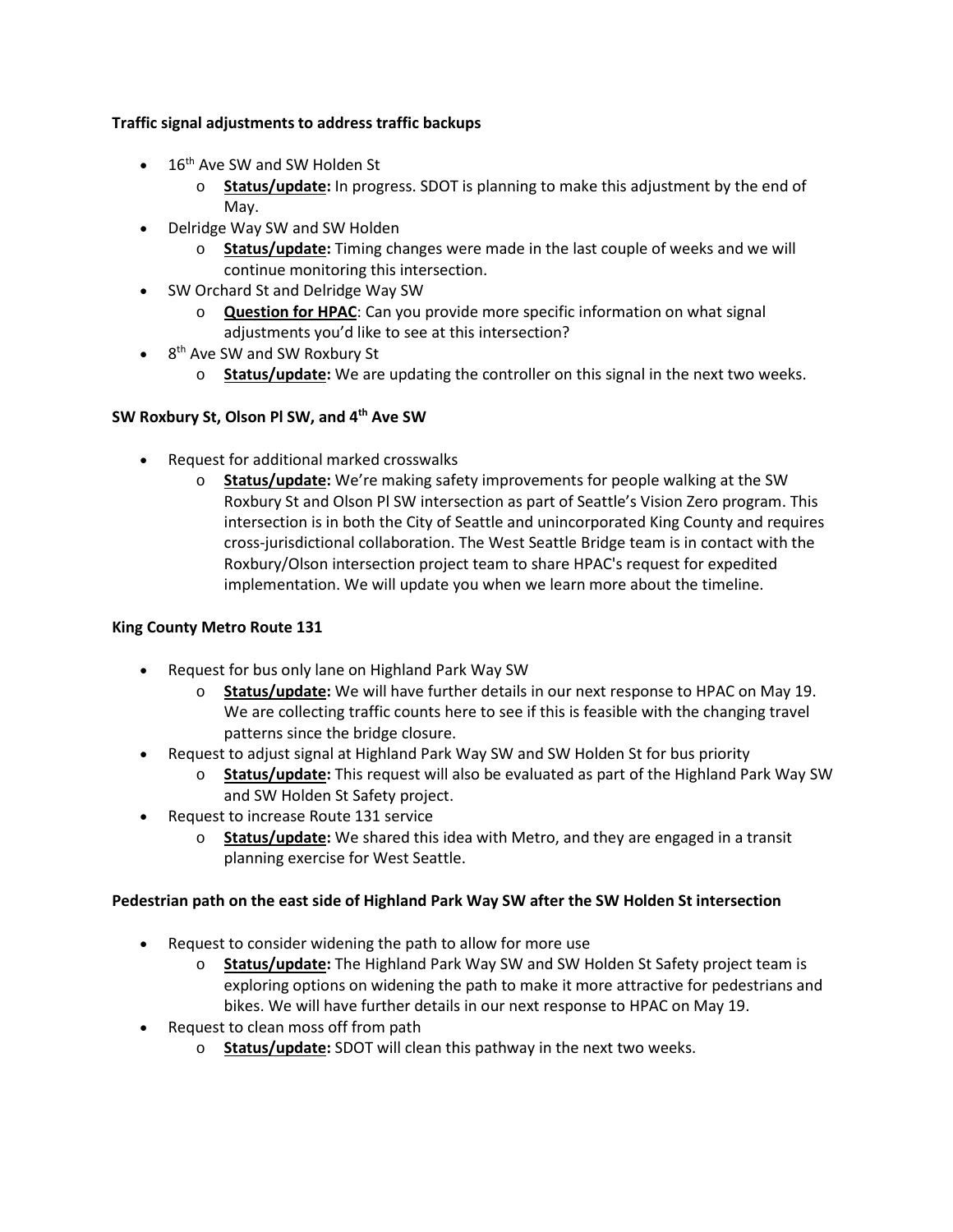# **West Marginal Way S**

- Request for better bike lane marking at the intersection with Highland Park Way SW
	- o **Status/update:** We will have further details in our next response to HPAC on May 19. The Highland Park Way SW and SW Holden St Safety project team will be looking at ways to widen the existing path (east side of Highland Park Way SW) and will also look at markings to enhance bike visibility to the widened path.
- Request to fill potholes and fix road deterioration near the railroad tracks
	- o **Status/update:** SDOT has driven and regularly monitors the detour routes, including West Marginal Way S. As part of this process, we identified and prioritized pothole improvements along those routes. The location where West Marginal Way S and the railroad meet is maintained by BNSF Railway. We have notified BNSF of these issues.
- Request for two lanes northbound at the intersection with Highland Park Way SW
	- o **Status/update:** Due to the geometry of the intersection, this would require removing a southbound lane approaching the intersection and would have unintended consequences.  We are not moving forward with this recommendation.

# **Cut-through traffic on local streets**

- Request to add signage on local streets to help with cut-throughs
- Request to add stop signs at unmarked intersections
- Request for east to west monitoring, specifically at  $35<sup>th</sup>$  and Delridge
- Request to make some streets one-way to help with cut-through traffic
- Request for a stop sign at 11th and Kenyon
	- o **Status/update:** Cut-through traffic is a complicated issue. Any attempts to eliminate or discourage cut-through traffic may solve the issue on one street, but most likely will have secondary, unintended impacts on adjacent streets within the neighborhood. As a result, evaluating cut-through traffic requires a comprehensive neighborhood traffic study to quantify the problem, develop neighborhood-wide solutions and build consensus. We can get back to you on this idea as we engage the neighborhood on the collaborative neighborhood traffic plan that we are developing. We will bring a draft to your next meeting.

**HPAC Question**: Can you send us a list of all the locations where stop signs are requested noting which leg(s) of the intersection the signs you're requesting would face? We will cross-reference past requests and follow-up with you about next steps. 

For monitoring traffic, we are installing cameras at these intersections for SDOT staff to monitor in real-time: 

- 35th Ave SW and SW Roxbury St
- 35th Ave SW and SW Barton St
- 35th Ave SW and SW Holden St
- 35th Ave SW and SW Morgan St (installed)
- Delridge Way SW,  $16<sup>th</sup>$  Ave SW, and SW Roxbury St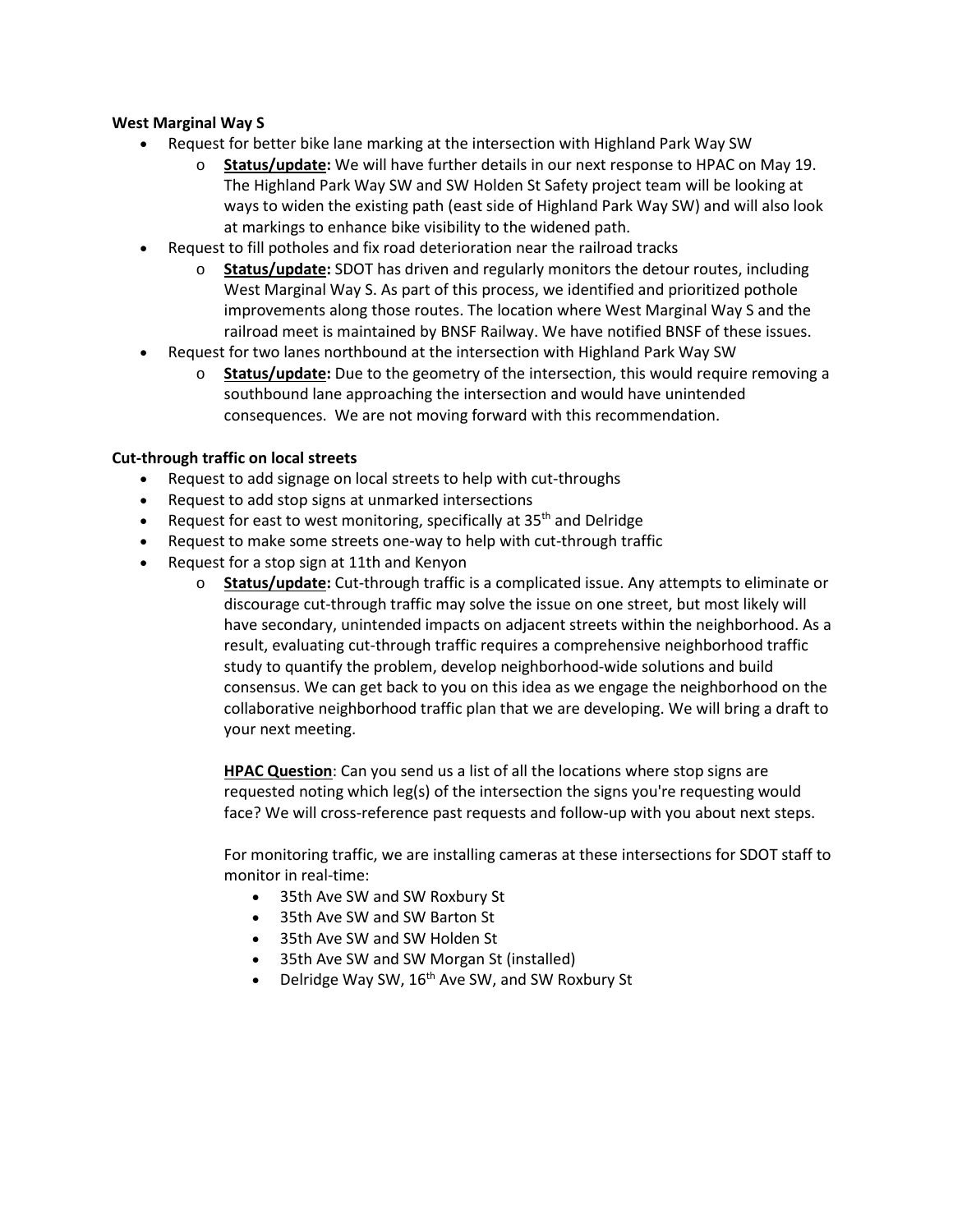# **Additional requests and comments**

- Request for Seattle Police Department enforcement in the neighborhood, specifically on 16th Ave SW
	- o **Status/update:**Our Vision Zero team will share this request with SPD during its monthly coordination meeting. In addition, I am briefing SPD command staff to discuss traffic enforcement based on new travel patterns created by the West Seattle Bridge closure.
- Request for SDOT to reconsider requests from previous Your Voice, Your Choice applications and the report from Mayor Murray walkthrough
	- o **Status/update:** We are reviewing each and every Your Voice, Your Choice application from the community to see what's feasible in light of the bridge closure.
- Request for more information about East Marginal Way S project
	- o **Status/update:** Visit the project website for more information: [https://www.seattle.gov/transportation/projects-and](https://www.seattle.gov/transportation/projects-and-programs/programs/freight-program/east-marginal-way-corridor-improvement-project)[programs/programs/freight-program/east-marginal-way-corridor-improvement-project.](https://www.seattle.gov/transportation/projects-and-programs/programs/freight-program/east-marginal-way-corridor-improvement-project) Construction timing of this project is dependent on funding and is not anticipated until 2021 at the earliest.
- Request for improvements on  $20<sup>th</sup>$  Ave SW, including a new sidewalk
	- o **Status/update:**Sidewalks are prioritized based on several metrics and are a long-term improvement that requires a comprehensive planning process.
- Request to look at bike network through the neighborhood, specifically the greenway on 11<sup>th</sup> and improving Webster.
	- o **Status/update:**We are working on a comprehensive bike network in West Seattle.  Implementation of this effort is not funded. We will include these ideas in the collaborative neighborhood traffic plan that we are developing and will bring a draft to your next meeting.
- Request for additional passenger-only ferries from Fauntleroy and Alki
	- o **Status/update:**We are working with King County Metro Transit, Washington State Ferries, and private companies on this idea. Shifting some of the personal vehicle trips to ferry or water taxi trips is a high priority during the closure.
- A commitment from the City to repair the streets that were damaged during the bridge closure.
	- o **Status/update**: We prioritize paving based on street pavement condition, traffic volume, geographic equity, cost, and opportunities for grants or coordination with other projects in the area. We will continue to reassess our paving list based on observed pavement conditions in your community because of new traffic patterns from the bridge closure. In the meantime, we are breaking ground on a major paving project on Delridge Way SW this year.
- Heavy freight routes clearly designated and enforced.
	- o **Status/update**: This has been completed. In addition to revising the detour routes for clarity, we have also modified signing for clarity approaching the Low Bridge and signal operations along the alternate routes. We have freight route maps and are communicating all bridge-related updates with SDOT's Freight Advisory Board and freight stakeholders.
- We want an immediate bridge replacement plan without a \$33 million expenditure for the current bridge or a two-year evaluation period. SDOT's current plan will put an undue burden on the daily lives of our West Seattle residents.